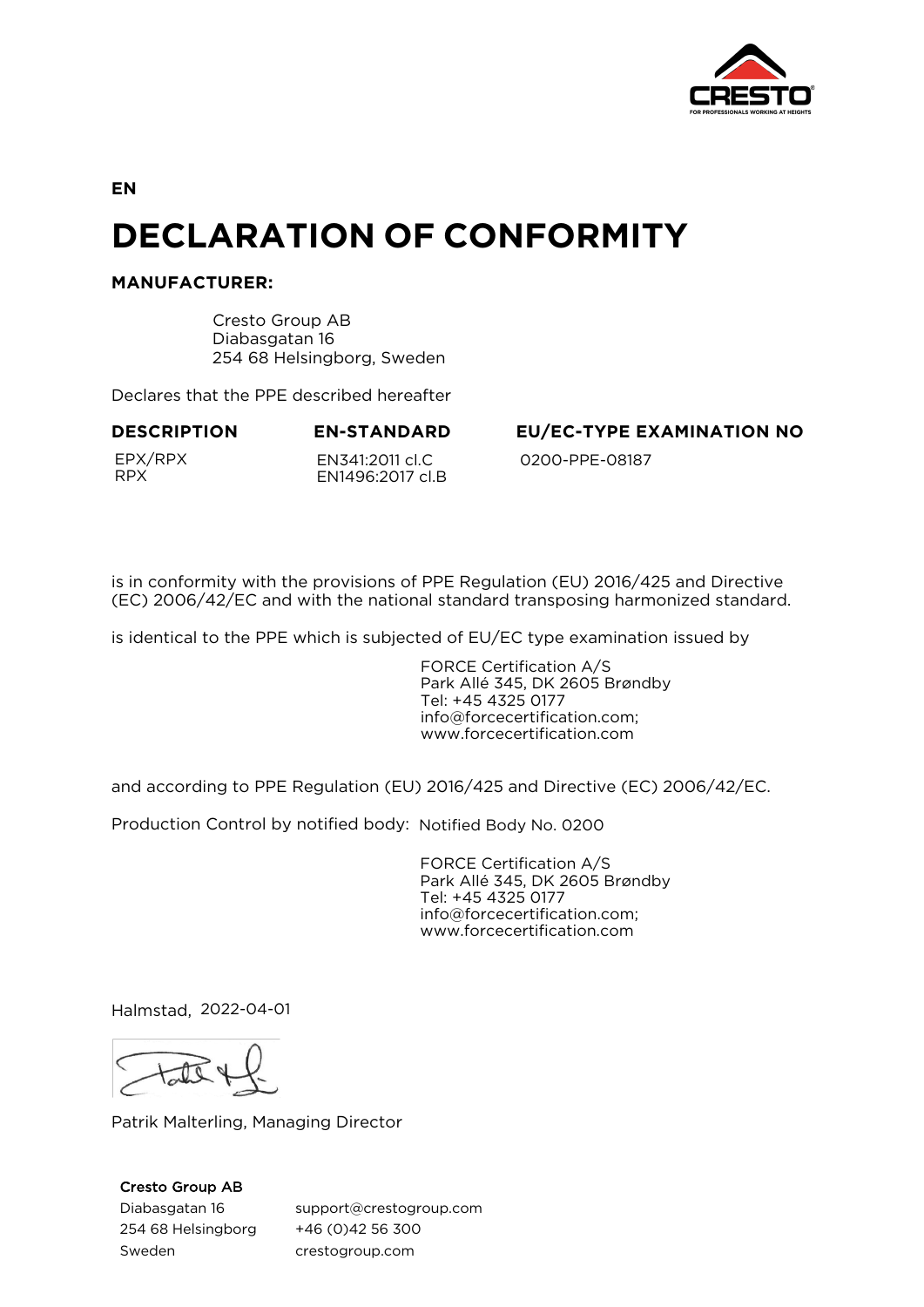

**SV**

# **FÖRSÄKRAN OM ÖVERENSSTÄMMELSE**

## **TILLVERKARE:**

Cresto Group AB Diabasgatan 16 254 68 Helsingborg, Sverige

Intygar att den personliga skyddsutrustning som beskrivs nedan

**BESKRIVNING EN-STANDARD EU/EC-TYPKONTROLL NR**

EPX/RPX RPX

EN341:2011 cl.C EN1496:2017 cl.B

0200-PPE-08187

överensstämmer med bestämmelserna i EU:s förordning 2016/425 och Direktiv 2006/42/EC om personlig skyddsutrustning samt med den nationella standard som utgör harmoniserad standard.

är identisk med den personliga skyddsutrustning som har genomgått EU/ECtypkontroll utförd av

> FORCE Certification A/S Park Allé 345, DK 2605 Brøndby Tel: +45 4325 0177 info@forcecertification.com; www.forcecertification.com

och enligt förordningen om personlig skyddsutrustning (EU) 2016/425 och Direktiv 2006/42/EC.

Tillverkningskontroll utförd av anmält organ: Notified Body No. 0200

FORCE Certification A/S Park Allé 345, DK 2605 Brøndby Tel: +45 4325 0177 info@forcecertification.com; www.forcecertification.com

Halmstad, 2022-04-01

Patrik Malterling, Verkställande Direktör

### Cresto Group AB

Diabasgatan 16 254 68 Helsingborg Sweden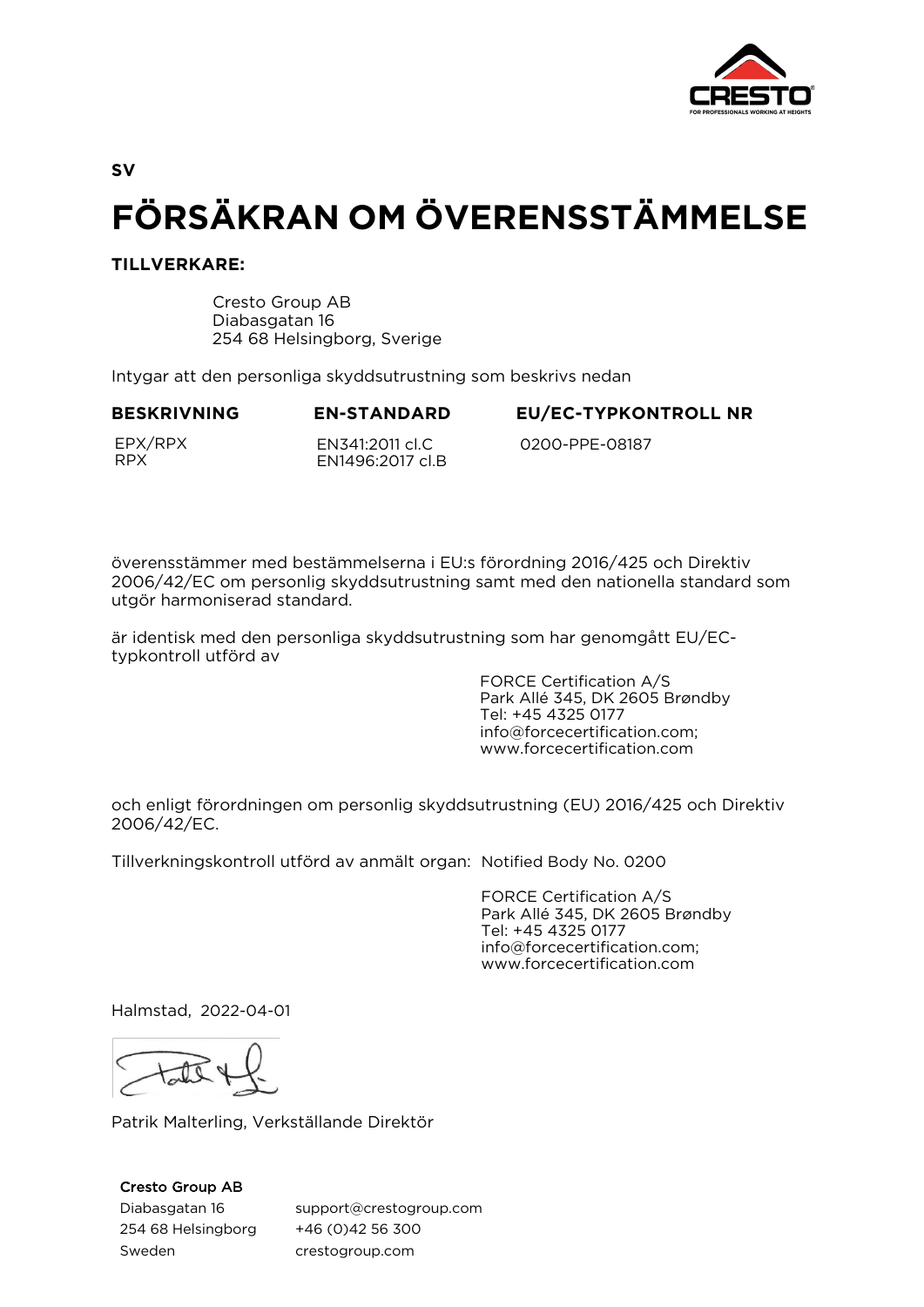

**NO**

# **ERKLÆRING OM SAMSVAR**

# **PRODUSENT:**

Cresto Group AB Diabasgatan 16 254 68 Helsingborg, Sverige

Erklærer at det personlige verneutstyret som beskrives nedenfor

EN1496:2017 cl.B

### **BESKRIVELSE EN-STANDARD EU/EC-TYPEGODKJENNELSENR.**

EPX/RPX RPX

EN341:2011 cl.C

0200-PPE-08187

samsvarer med bestemmelsene i PVU-forordning (EU) 2016/425 og Direktiv (EC) 2006/42/EC og med den nasjonale standarden som omsetter den harmoniserte standarden.

er identisk med det personlige verneustyret som er underlagt EU/ECtypegodkjennelse utført av

> FORCE Certification A/S Park Allé 345, DK 2605 Brøndby Tel: +45 4325 0177 info@forcecertification.com; www.forcecertification.com

og i samsvar med PVU-forordning (EU) 2016/425 og Direktiv (EC) 2006/42/EC.

Produksjonskontroll av teknisk kontrollorgan: Notified Body No. 0200

FORCE Certification A/S Park Allé 345, DK 2605 Brøndby Tel: +45 4325 0177 info@forcecertification.com; www.forcecertification.com

Halmstad, 2022-04-01

Patrik Malterling, Administrerende direktør

Cresto Group AB

Diabasgatan 16 254 68 Helsingborg Sweden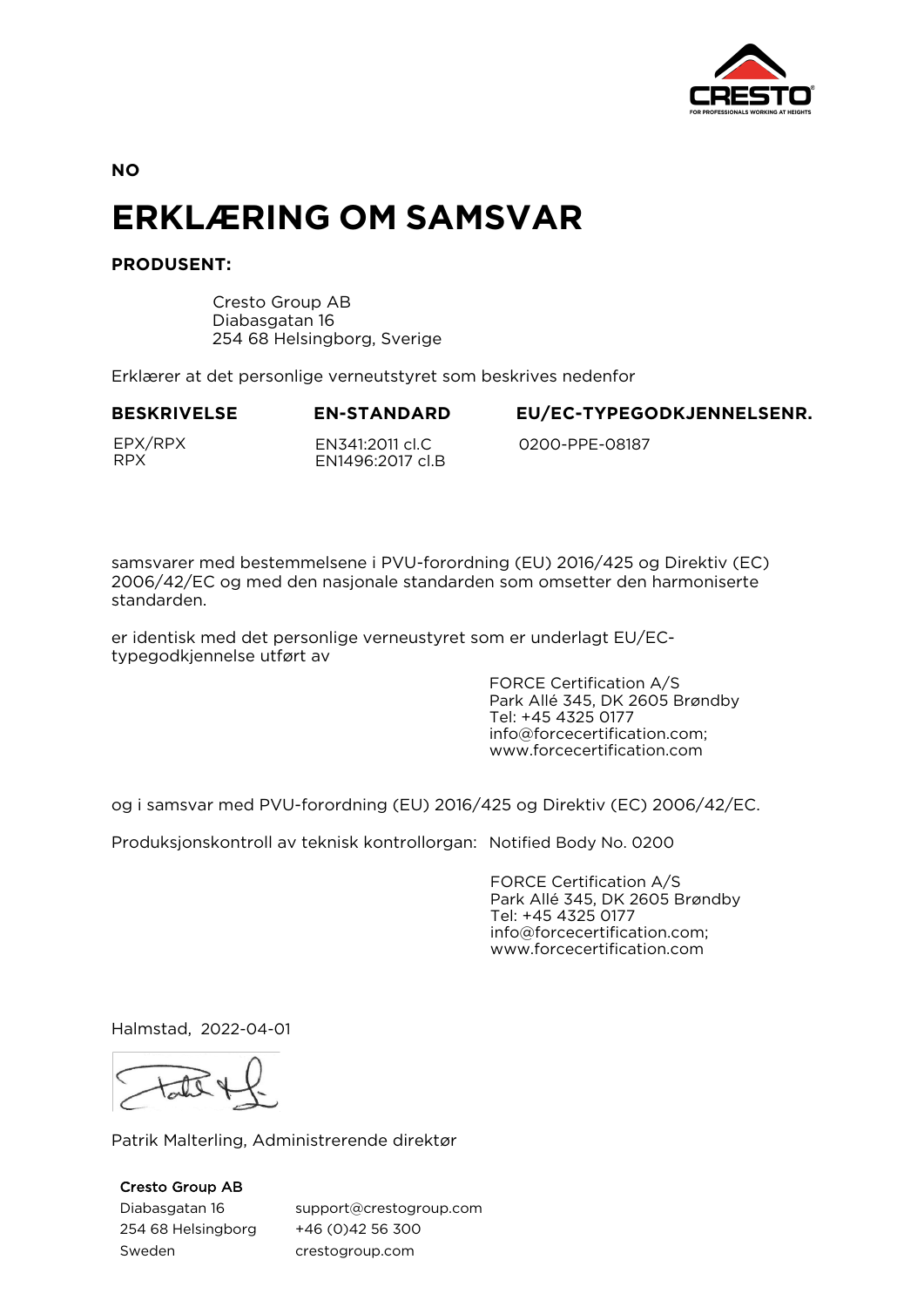

**DA**

# **OVERENSSTEMMELSESERKLÆRING**

## **PRODUCENTEN:**

Cresto Group AB Diabasgatan 16 254 68 Helsingborg, Sverige

Erklærer hermed, at nedennævnte PV

EPX/RPX RPX

EN341:2011 cl.C EN1496:2017 cl.B

**BESKRIVELSE EN-STANDARD EU/EC-TYPEAFPRØVNINGSNR.**

0200-PPE-08187

er i overensstemmelse med forordning (EU) 2016/425 og Direktive (EC) 2006/42/EC om personlige værnemidler og med den nationale standard, der gennemfører den harmoniserede standard.

er identisk med det PV, for hvilket der er udført EU/EC-typeafprøvning af

FORCE Certification A/S Park Allé 345, DK 2605 Brøndby Tel: +45 4325 0177 info@forcecertification.com; www.forcecertification.com

og i henhold til forordning (EU) 2016/425 om personlige værnemidler og Direktiv (EC) 2006/42/EC.

Produktionskontrol udført af anmeldt organ: Notified Body No. 0200

FORCE Certification A/S Park Allé 345, DK 2605 Brøndby Tel: +45 4325 0177 info@forcecertification.com; www.forcecertification.com

Halmstad, 2022-04-01

Patrik Malterling, Administrerende direktør

# Cresto Group AB

Diabasgatan 16 254 68 Helsingborg Sweden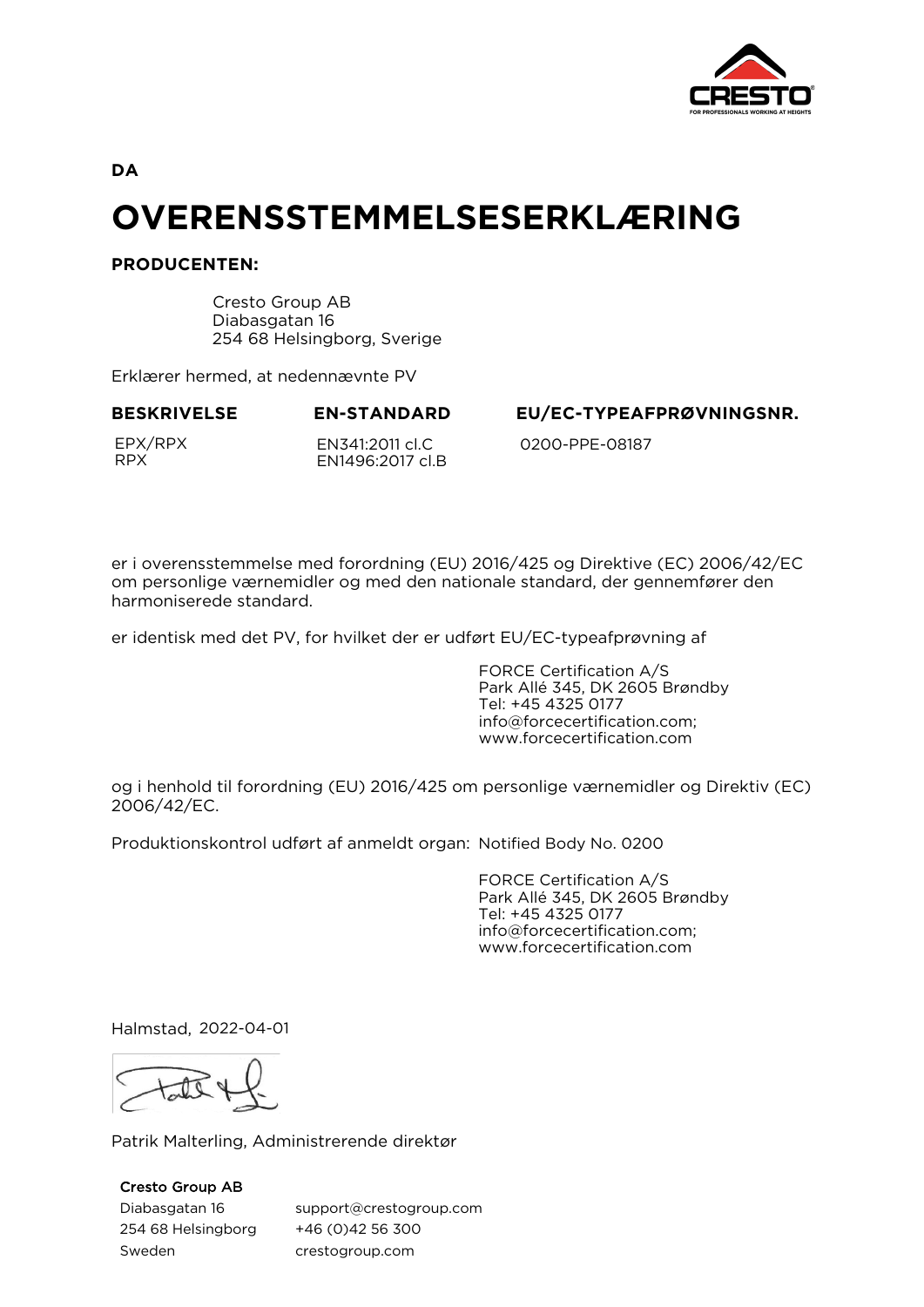

**FI**

# **VAATIMUSTENMUKAISUUSVAKUUTUS**

## **VALMISTAJA:**

Cresto Group AB Diabasgatan 16 254 68 Helsingborg, Ruotsi

Vakuuttaa, että jäljempänä mainittu henkilönsuojain

**KUVAUS EN-STANDARDI. EU/EC-TYYPPITARKASTUSNUMERO**

EPX/RPX RPX

EN341:2011 cl.C EN1496:2017 cl.B

0200-PPE-08187

on henkilönsuojaimista annetun asetuksen (EU) 2016/425 ja Direktiivi (EC) 2006/42/EC ja kansallisen, yhdenmukaiset vaatimukset täytäntöönpanevan standardin määräysten mukainen.

ja täysin samanlainen kuin henkilönsuojain, jonka EU/EC-tyyppitarkastuksen tekijä on:

FORCE Certification A/S Park Allé 345, DK 2605 Brøndby Tel: +45 4325 0177 info@forcecertification.com; www.forcecertification.com

ja henkilönsuojaimista annetun asetuksen (EU) 2016/425 ja Direktiivi (EC) 2006/42/EC mukaisesti.

Tuotannon ohjaaja viranomainen, jolle on tehty ilmoitus: Notified Body No. 0200

FORCE Certification A/S Park Allé 345, DK 2605 Brøndby Tel: +45 4325 0177 info@forcecertification.com; www.forcecertification.com

Halmstadissa, 2022-04-01

Patrik Malterling, Toimitusjohtaja

## Cresto Group AB

Diabasgatan 16 254 68 Helsingborg Sweden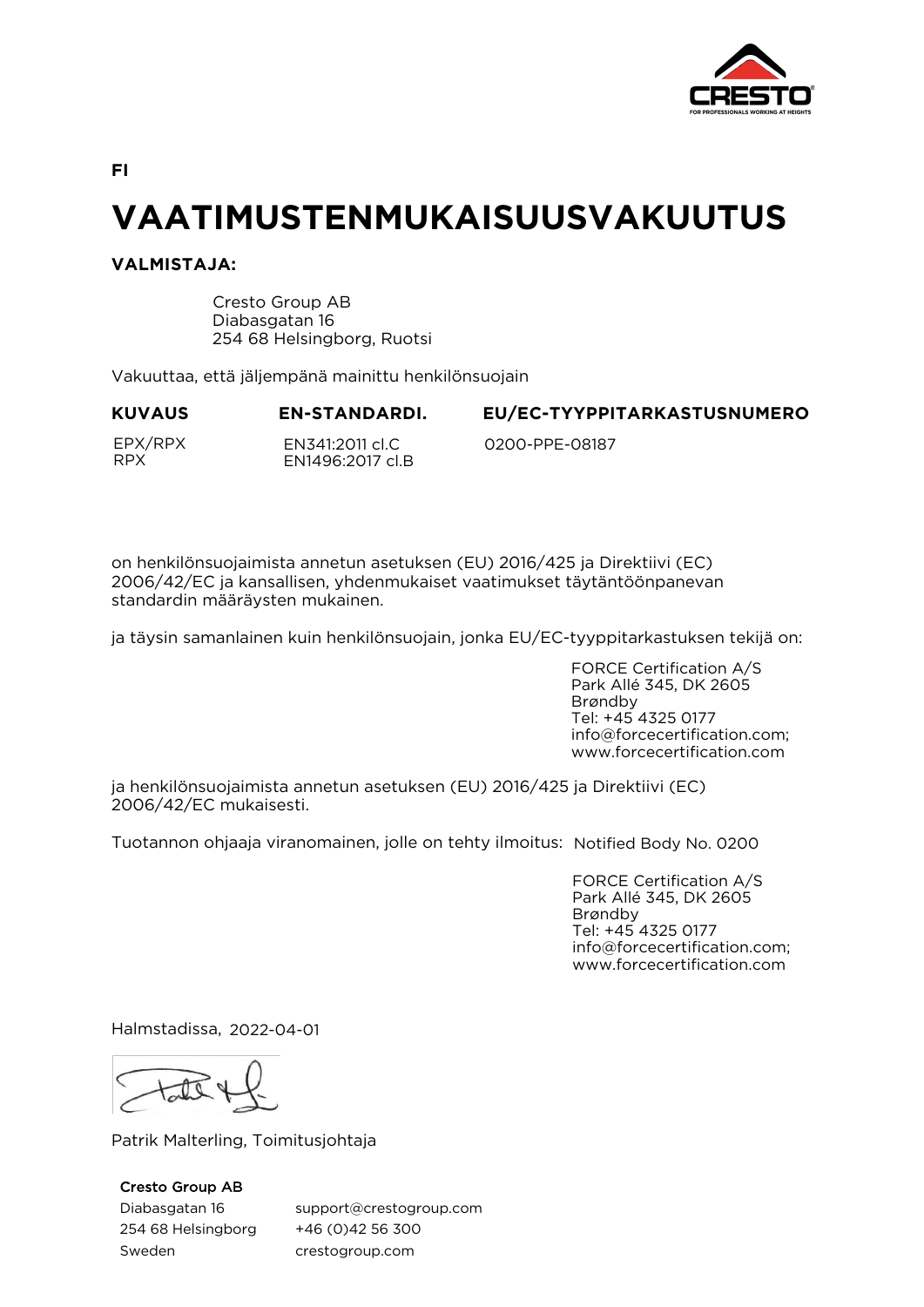

**DE**

# **KONFORMITÄTSERKLÄRUNG**

## **HERSTELLER:**

Cresto Group AB Diabasgatan 16 254 68 Helsingborg, Schweden

Erklärt, dass die im Folgenden beschriebene PSA

EPX/RPX RPX

EN341:2011 cl.C EN1496:2017 cl.B

**BESCHREIBUNG EN-NORM EU/EC-BAUMUSTERPRÜFUNG NR.**

0200-PPE-08187

mit den Bestimmungen der PSA-Verordnung (EU) 2016/425 und Direktive 2006/42/EC und mit der nationalen Norm zur Umsetzung der harmonisierten Norm übereinstimmt.

mit der PSA identisch ist, die der EU/EC-Baumusterprüfung unterzogen wurde, die ausgestellt wurde von

> FORCE Certification A/S Park Allé 345, DK 2605 Brøndby Tel: +45 4325 0177 info@forcecertification.com; www.forcecertification.com

und der PSA-Verordnung (EU) 2016/425 und Direktive (EC) 2006/42/EC entspricht.

Produktionskontrolle durch benannte stelle: Notified Body No. 0200

FORCE Certification A/S Park Allé 345, DK 2605 Brøndby Tel: +45 4325 0177 info@forcecertification.com; www.forcecertification.com

Halmstad, 2022-04-01

Patrik Malterling, Geschäftsführer

## Cresto Group AB

Diabasgatan 16 254 68 Helsingborg Sweden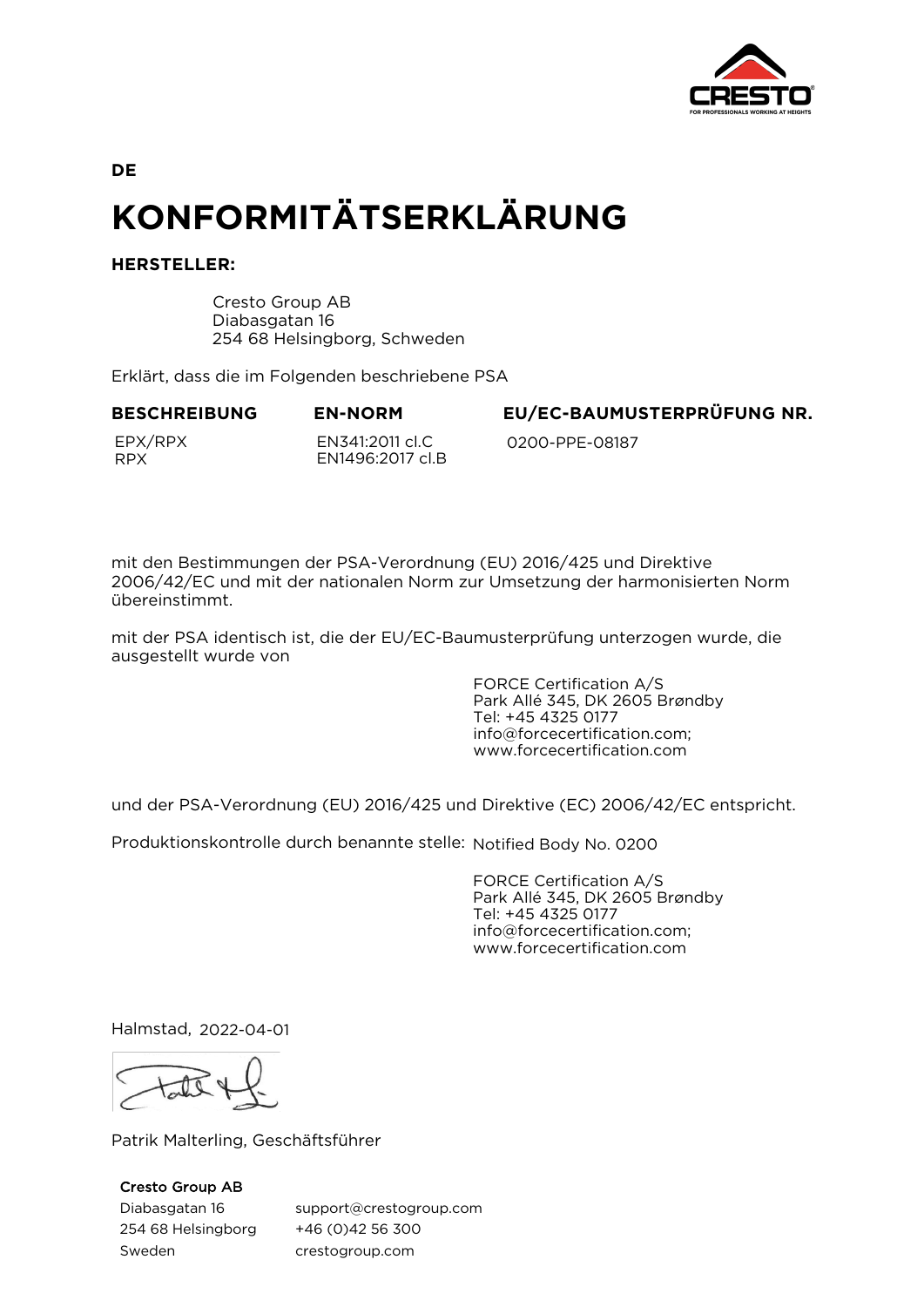

**DÉCLARATION DE CONFORMITÉ**

**FABRICANT :**

Cresto Group AB Diabasgatan 16 254 68 Helsingborg, Suède

Déclare que l'EPI décrit ci-après

EPX/RPX RPX

EN341:2011 cl.C EN1496:2017 cl.B

**DESCRIPTION NORME EN EXAMEN UE DE TYPE N°** 0200-PPE-08187

est conforme aux dispositions du règlement 2016/425 (UE) relatif aux équipements de protection individuelle et Directive (EC) 2006/42/EC et à la norme nationale transposant la norme harmonisée.

est identique à l'EPI soumis à l'examen UE/EC de type délivré par

FORCE Certification A/S Park Allé 345, DK 2605 Brøndby Tel: +45 4325 0177 info@forcecertification.com; www.forcecertification.com

et selon le règlement 2016/425 (UE) relatif aux équipements de protection individuelle et Directive (EC) 2006/42/EC.

Contrôle de production par organisme notifié : Notified Body No. 0200

FORCE Certification A/S Park Allé 345, DK 2605 Brøndby Tel: +45 4325 0177 info@forcecertification.com; www.forcecertification.com

Halmstad, 2022-04-01

Patrik Malterling, Directeur général

### Cresto Group AB

Diabasgatan 16 254 68 Helsingborg Sweden

support@crestogroup.com +46 (0)42 56 300 crestogroup.com

**FR**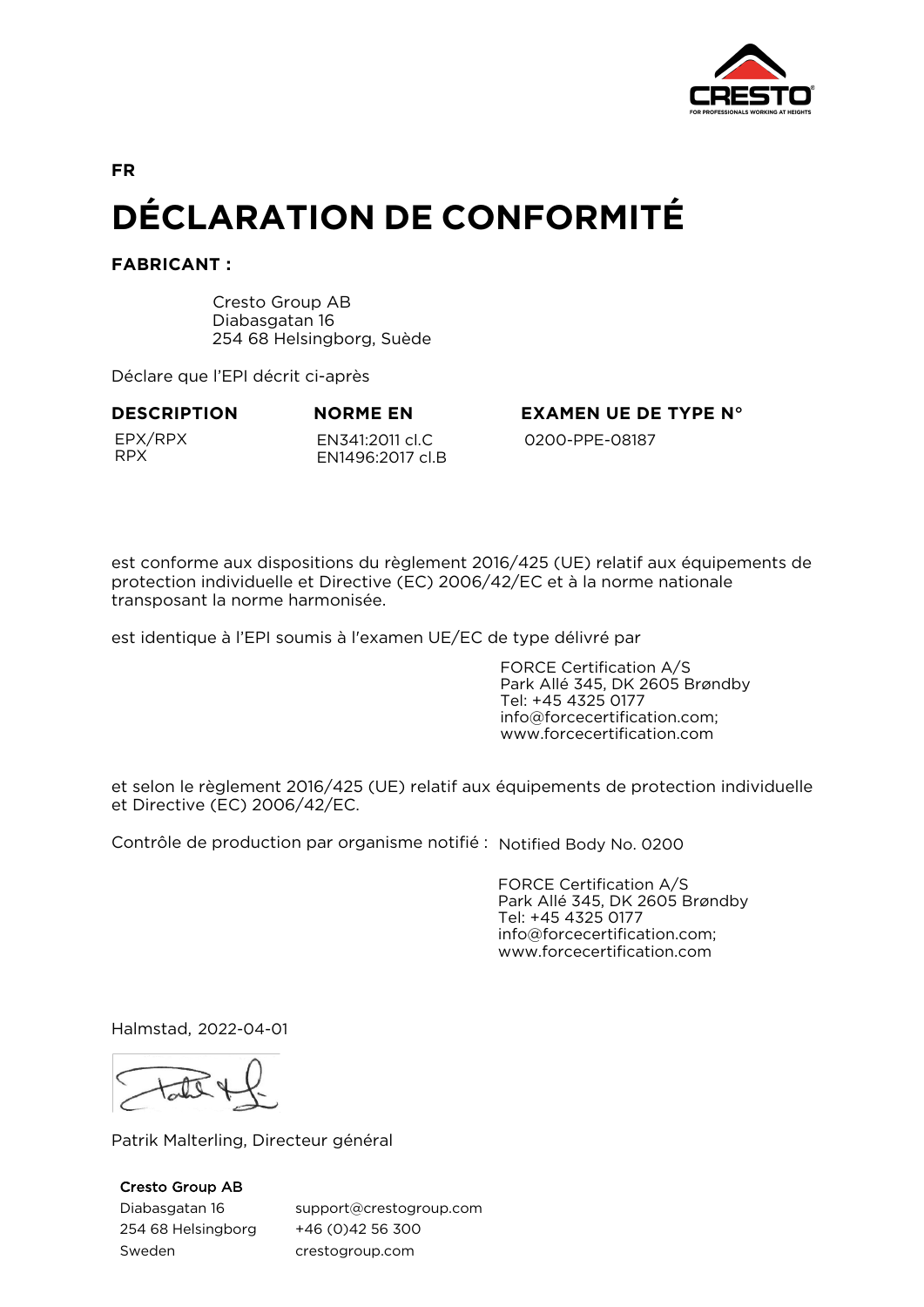

**ES**

# **DECLARACIÓN DE CONFORMIDAD**

# **EL FABRICANTE:**

Cresto Group AB Diabasgatan 16 254 68 Helsingborg, Suecia

Declara que el EPI que se describe a continuación

EPX/RPX RPX

EN341:2011 cl.C EN1496:2017 cl.B

**DESCRIPCIÓN NORMA EN N.º DE EXAMEN DE TIPO UE/EC**

0200-PPE-08187

es conforme a las disposiciones del Reglamento (UE) 2016/425 et Directiva (EC) 2006/42/EC relativo a los equipos de protección individual (EPI) y a la norma nacional de incorporación de la norma armonizada.

es idéntico al EPI sometido a un examen de tipo UE/EC emitido por

FORCE Certification A/S Park Allé 345, DK 2605 Brøndby Tel: +45 4325 0177 info@forcecertification.com; www.forcecertification.com

y conforme al Reglamento (UE) 2016/425 relativo a equipos de protección individual (EPI) et Directiva (EC) 2006/427EC.

Control de producción realizado por organismo notificado: Notified Body No. 0200

FORCE Certification A/S Park Allé 345, DK 2605 Brøndby Tel: +45 4325 0177 info@forcecertification.com; www.forcecertification.com

Halmstad, 2022-04-01

Patrik Malterling, Director General

### Cresto Group AB

Diabasgatan 16 254 68 Helsingborg Sweden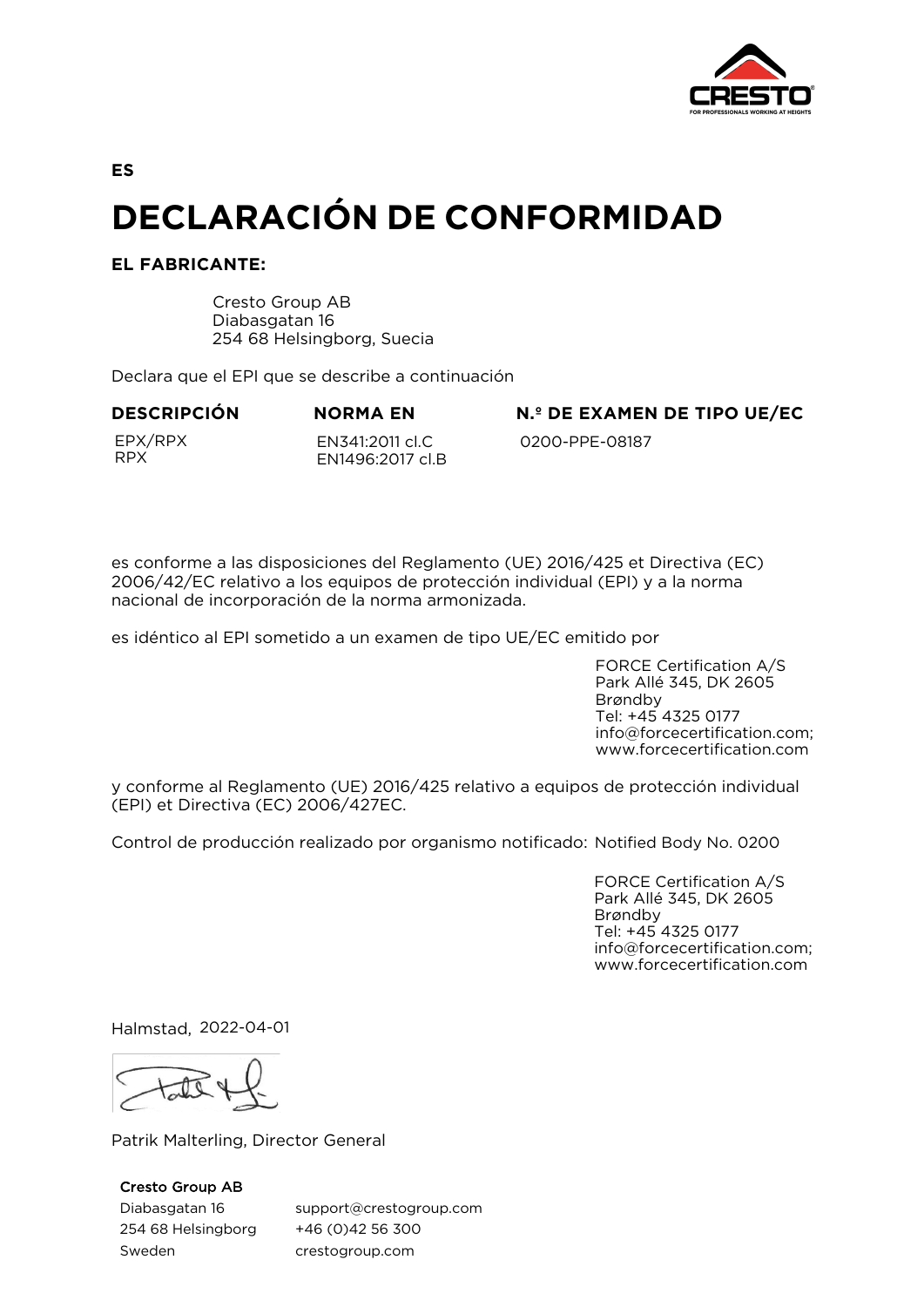

**IT**

# **DICHIARAZIONE DI CONFORMITÀ**

# **IL PRODUTTORE:**

Cresto Group AB Diabasgatan 16 254 68 Helsingborg, Svezia

Declara que el EPI que se describe a continuación

**DESCRIZIONE SPECIFICA EN ESAME TIPO UE/EC NR.**

EPX/RPX RPX

EN341:2011 cl.C EN1496:2017 cl.B

0200-PPE-08187

è conforme alle disposizioni della normativa (UE) 2016/425 sui DPI e Direttiva (EC) 2006/42/EC e alla normativa nazionale che recepisce la norma armonizzata.

è identico al DPI sottoposto all'esame tipo UE/EC certificato da

FORCE Certification A/S Park Allé 345, DK 2605 Brøndby Tel: +45 4325 0177 info@forcecertification.com; www.forcecertification.com

e secondo la normativa (UE) 2016/425 sui DPI e Direttiva (EC) 2006/42/EC.

Controllo di produzione eseguito da ente notificato: Notified Body No. 0200

FORCE Certification A/S Park Allé 345, DK 2605 Brøndby Tel: +45 4325 0177 info@forcecertification.com; www.forcecertification.com

Halmstad, 2022-04-01

Patrik Malterling, Aministratore Delegato

Cresto Group AB Diabasgatan 16 254 68 Helsingborg Sweden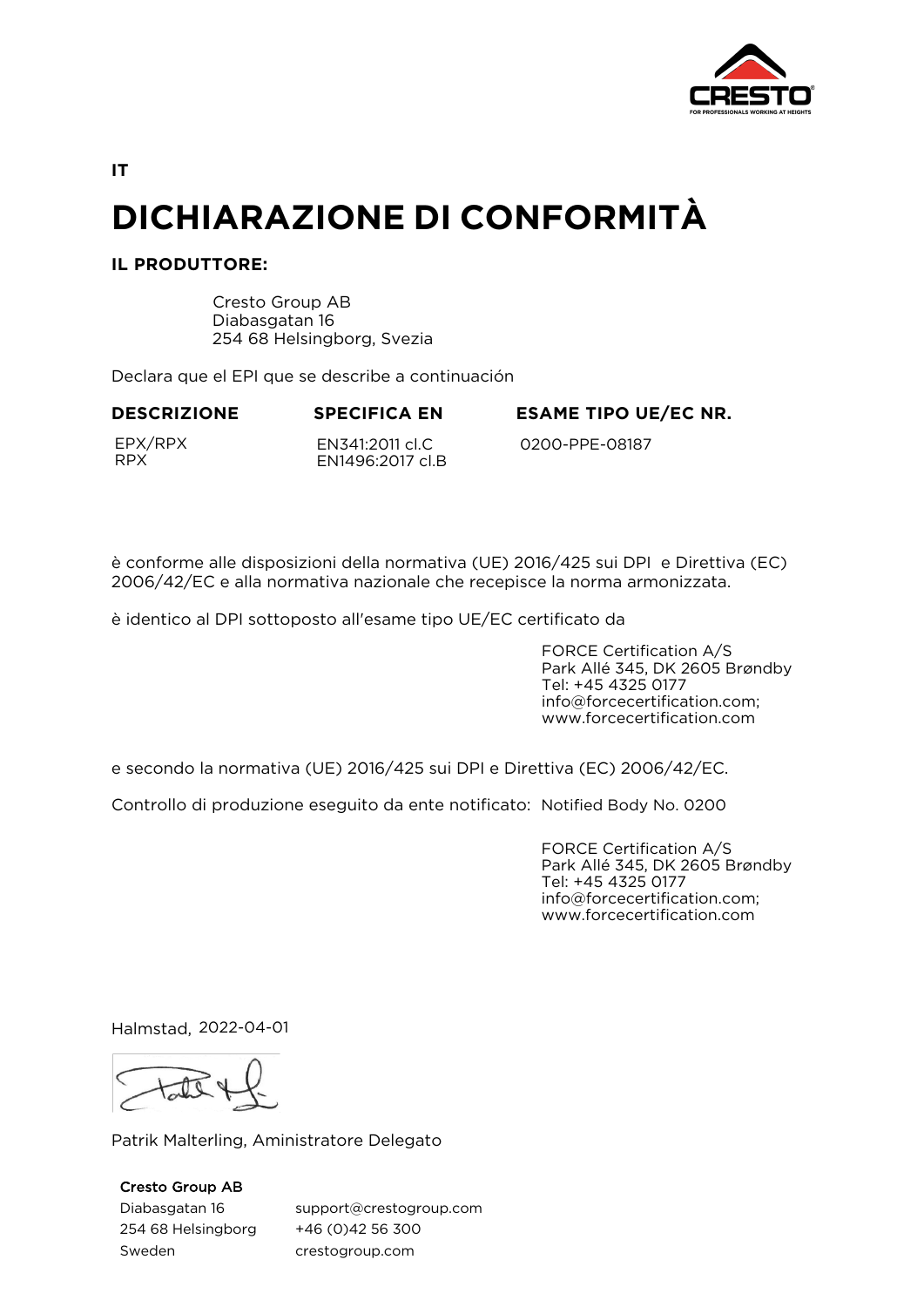

**PT**

# **DECLARAÇÃO DE CONFORMIDADE**

## **FABRICANTE:**

Cresto Group AB Diabasgatan 16 254 68 Helsingborg, Suécia

Declara que o EPI descrito adiante

EPX/RPX RPX

EN341:2011 cl.C EN1496:2017 cl.B

**DESCRIÇÃO NORMA EN N.º DE EXAME TIPO UE**

0200-PPE-08187

está em conformidade com as disposições do Regulamento de EPI (UE) 2016/425 e Directiva (EC) 2006/42/EC e com a norma harmonizada transporta para a norma nacional.

é idêntico ao EPI que é sujeito ao exame de tipo UE/EC emitido por

FORCE Certification A/S Park Allé 345, DK 2605 Brøndby Tel: +45 4325 0177 info@forcecertification.com; www.forcecertification.com

e de acordo com o Regulamento de EPI (UE) 2016/425 e Directiva (EC) 2006/42/EC .

Controlo de Produção por organismo notificado: Notified Body No. 0200

FORCE Certification A/S Park Allé 345, DK 2605 Brøndby Tel: +45 4325 0177 info@forcecertification.com; www.forcecertification.com

Halmstad, 2022-04-01

Patrik Malterling, Diretor Executivo

## Cresto Group AB

Diabasgatan 16 254 68 Helsingborg Sweden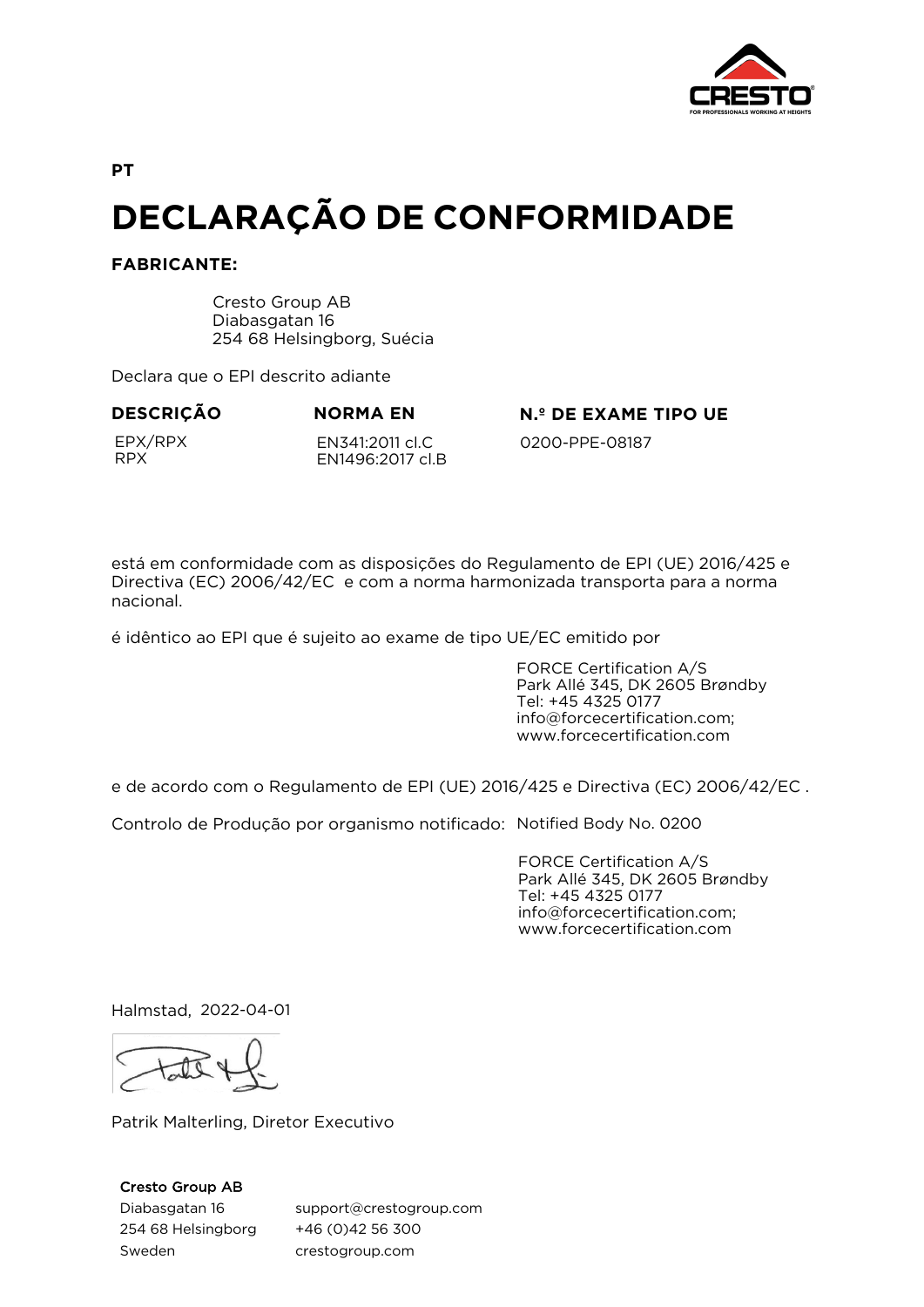

**EE**

# **VASTAVUSDEKLARATSIOON**

**TOOTJA:**

Cresto Group AB Diabasgatan 16 254 68 Helsingborg, Rootsi

Kinnitab, et järgnevalt kirjeldatud IKV

EPX/RPX RPX

EN341:2011 cl.C EN1496:2017 cl.B

**KIRJELDUS EN-STANDARD EÜ/EC TÜÜBIHINDAMISE NR**

0200-PPE-08187

on kooskõlas isikukaitsevahendite määruse (EL) 2016/425 sätetega ja Direktiivi (EC) 2006/42/EC ja ühtlustatud standardi üle võtnud siseriikliku standardiga.

on identne IKV-ga, mille puhul on välja antud EÜ/EC tüübihindamine

FORCE Certification A/S Park Allé 345, DK 2605 Brøndby Tel: +45 4325 0177 info@forcecertification.com; www.forcecertification.com

vastavalt Isikukaitsevahendahendeid käsitlevale määrusele (EL) 2016/425 ja Direktiivi (EC) 2006/42/EC.

Tootmisohje teavitatud asutus: Notified Body No. 0200

FORCE Certification A/S Park Allé 345, DK 2605 Brøndby Tel: +45 4325 0177 info@forcecertification.com; www.forcecertification.com

Halmstad, 2022-04-01

Patrik Malterling, Tegevdirektor

## Cresto Group AB

Diabasgatan 16 254 68 Helsingborg Sweden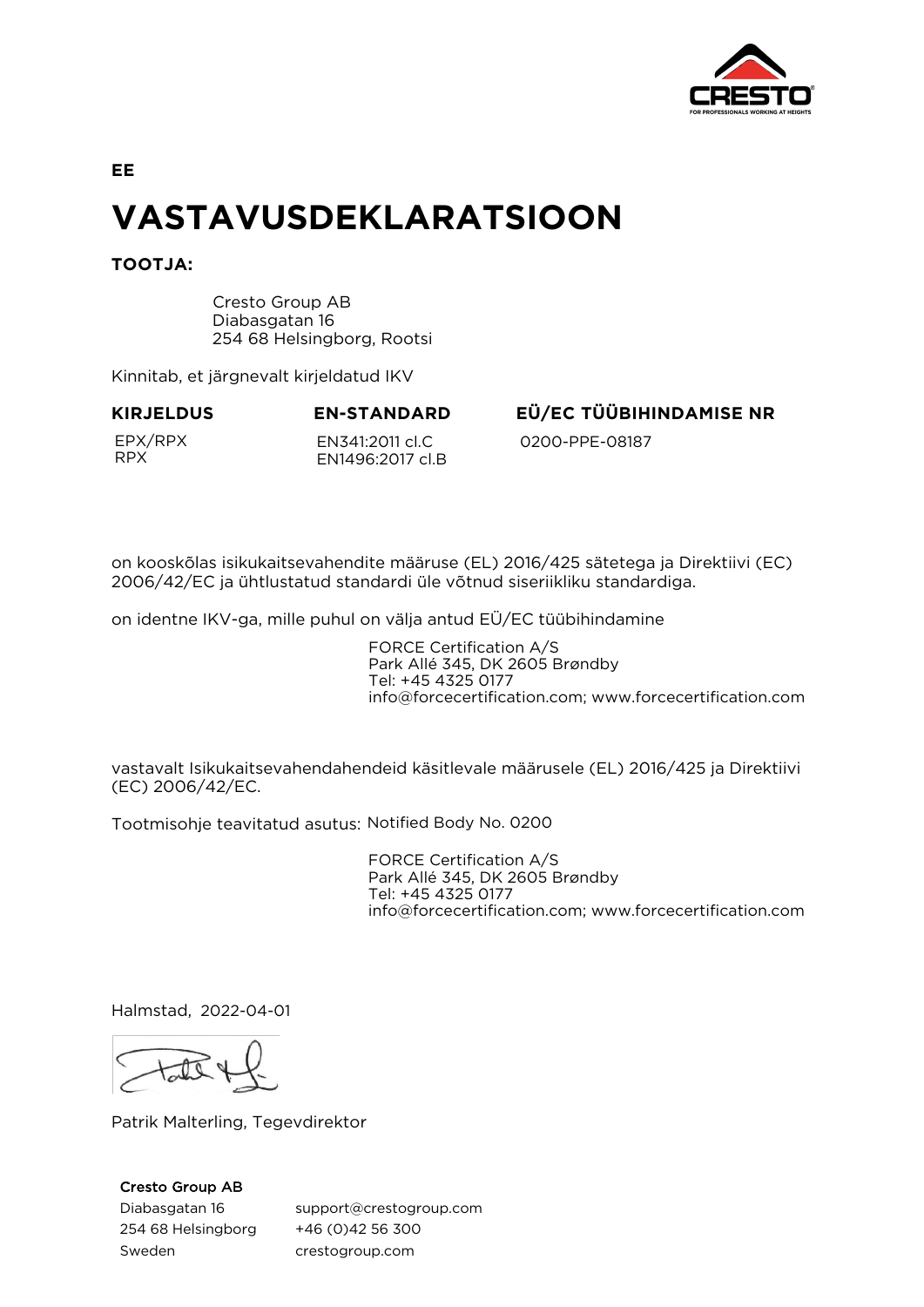

**PL**

# **DEKLARACJA ZGODNOŚCI**

# **PRODUCENT:**

Cresto Group AB Diabasgatan 16 254 68 Helsingborg, Szwecja

oświadcza, ze sprzęt ochrony indywidualnej (PPE) opisany poniżej:

**OPIS NORMA EN NR BADANIA TYPU UE/EC**

EPX/RPX RPX

EN341:2011 cl.C EN1496:2017 cl.B 0200-PPE-08187

jest zgodny z postanowieniami Rozporządzenia Parlamentu Europejskiego i Rady (UE) nr 2016/425 w sprawie środków ochrony indywidualnej (PPE) oraz Dyrektywa (EC) 2006/42/EC oraz z normą krajową transponującą normę zharmonizowaną.

i jest identyczny z PPE objętym badaniem typu UE/EC udokumentowanym przez

FORCE Certification A/S Park Allé 345, DK 2605 Brøndby Tel: +45 4325 0177 info@forcecertification.com; www.forcecertification.com

a przeprowadzonym w sposób zgodny z postanowieniami Rozporządzenia (UE) nr 2016/425 (PPE) oraz Dyrektywa (EC) 2006/42/EC.

Kontrola produkcji dopuszczona jednostka badawcza: Notified Body No. 0200

FORCE Certification A/S Park Allé 345, DK 2605 Brøndby Tel: +45 4325 0177 info@forcecertification.com; www.forcecertification.com

Halmstad, 2022-04-01

Patrik Malterling, Dyrektor zarządzający

Cresto Group AB

Diabasgatan 16 254 68 Helsingborg Sweden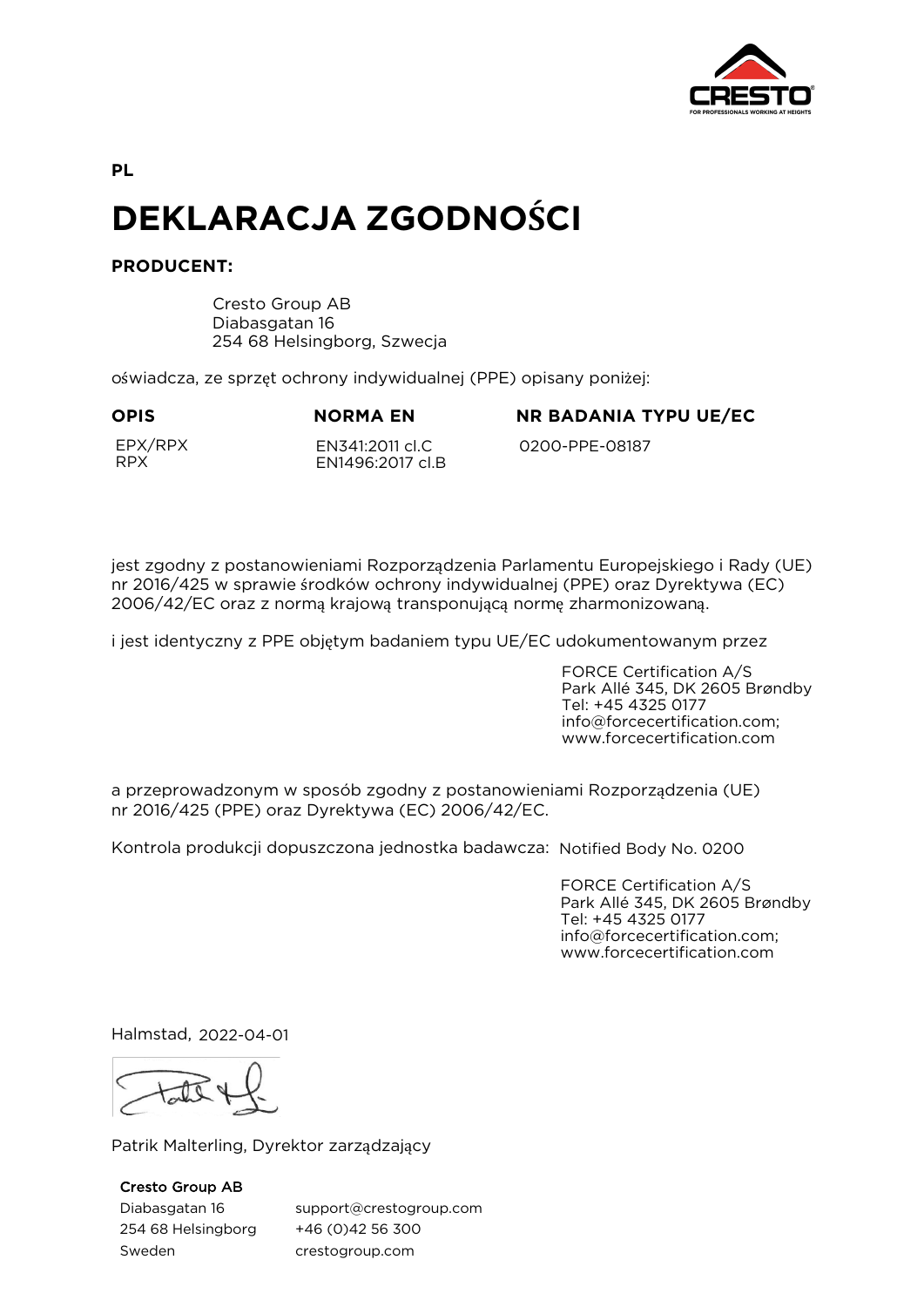

**NL**

# **VERKLARING VAN OVEREENSTEMMING**

## **FABRIKANT:**

Cresto Group AB Diabasgatan 16 254 68 Helsingborg, Zweden

Verklaart dat de hierna beschreven PBM's

EPX/RPX RPX

EN341:2011 cl.C EN1496:2017 cl.B

**BESCHRIJVING EN-STANDAARD EU/EG-TYPE ONDERZOEKSNR** 0200-PPE-08187

in overeenstemming zijn met de bepalingen van PBM-verordening (EU) 2016/425 en Richtlijn (EG) 2006/42/EG en met de nationale norm waarin de geharmoniseerde norm is omgezet.

identiek is aan de PBM's die onderworpen zijn aan een EU/EG-typeonderzoek dat is afgegeven door

> FORCE Certification A/S Park Allé 345, DK 2605 Brøndby Tel: +45 4325 0177 info@forcecertification.com; www.forcecertification.com

en in overeenkomstig me de PBM-verordening (EU) 2016/425 en Richtlijn (EG) 2006/42/EG.

Productiecontrole door aangemelde instantie: Notified Body No. 0200

FORCE Certification A/S Park Allé 345, DK 2605 Brøndby Tel: +45 4325 0177 info@forcecertification.com; www.forcecertification.com

Halmstad, 2022-04-01

Patrik Malterling, Algemene Directeur

### Cresto Group AB

Diabasgatan 16 254 68 Helsingborg Sweden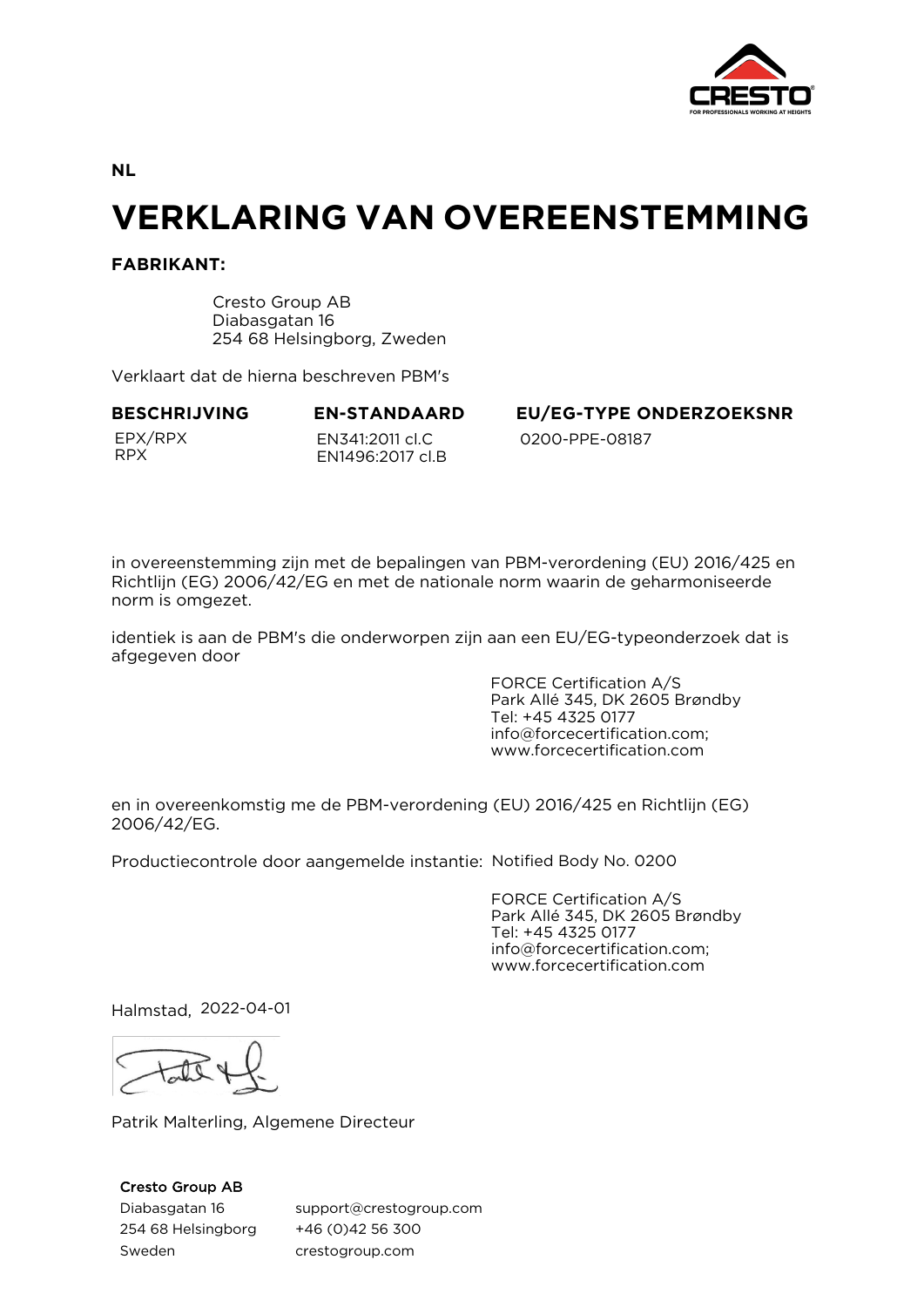

**SK**

# **VYHLÁSENIE O ZHODE**

# **VÝROBCA:**

Cresto Group AB Diabasgatan 16 254 68 Helsingborg, Sweden

Vyhlasuje, že uvedený OOP výrobok

EPX/RPX RPX

EN341:2011 cl.C EN1496:2017 cl.B

**OPIS Normy EN Skúšky typu EU/EC** 

0200-PPE-08187

je v súlade s ustanoveniami o nariadeniach o OOP (EÚ) 2016/425 a smernicou (ES) 2006/42/EC a s národnou normou, ktorá transponuje harmonizovanú normu.

je totožný s OOP, ktorý je predmetom typovej skúšky EÚ/ES vydanej

FORCE Certification A/S Park Allé 345, DK 2605 Brøndby Tel: +45 4325 0177 info@forcecertification.com; www.forcecertification.com

a podľ a naraiadenia o OOP (EÚ) 2016/425 a smernice (ES) 2006/42/ES**.** 

Kontrola výroby notifikovaným orgánom:

Notified Body No. 0200

FORCE Certification A/S Park Allé 345, DK 2605 Brøndby Tel: +45 4325 0177 info@forcecertification.com; www.forcecertification.com

Halmstad, 2022-04-01

Patrik Malterling, výkonný riaditeľ

## Cresto Group AB

Diabasgatan 16 254 68 Helsingborg Sweden